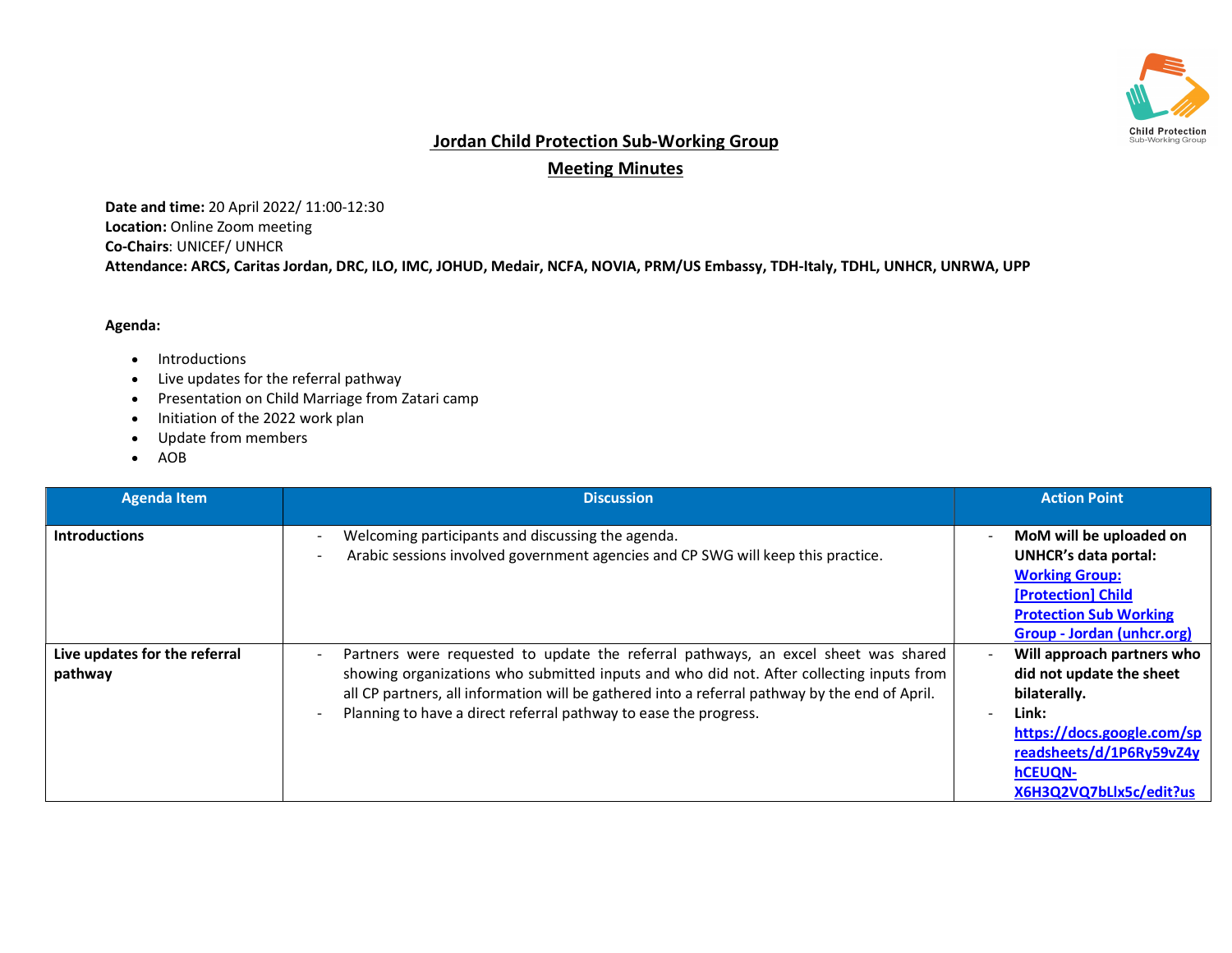

|                                                           |                                                                                                                                                                                                                                                                                                                                                                                                                                                                                                                                                                                                                                                                                                                                                                                                                                                                                                                                                                                                                                                                                                                                                                                                                                                                                                                                                                                                                                                                                                                                                                                                                                                                                                                                                                                                                                                                                                                                                                                                                                                                                                                                                                                                                                                                                                                                                                    | p=sharing&ouid=112843414<br>273602149436&rtpof=true<br>&sd=true |
|-----------------------------------------------------------|--------------------------------------------------------------------------------------------------------------------------------------------------------------------------------------------------------------------------------------------------------------------------------------------------------------------------------------------------------------------------------------------------------------------------------------------------------------------------------------------------------------------------------------------------------------------------------------------------------------------------------------------------------------------------------------------------------------------------------------------------------------------------------------------------------------------------------------------------------------------------------------------------------------------------------------------------------------------------------------------------------------------------------------------------------------------------------------------------------------------------------------------------------------------------------------------------------------------------------------------------------------------------------------------------------------------------------------------------------------------------------------------------------------------------------------------------------------------------------------------------------------------------------------------------------------------------------------------------------------------------------------------------------------------------------------------------------------------------------------------------------------------------------------------------------------------------------------------------------------------------------------------------------------------------------------------------------------------------------------------------------------------------------------------------------------------------------------------------------------------------------------------------------------------------------------------------------------------------------------------------------------------------------------------------------------------------------------------------------------------|-----------------------------------------------------------------|
| <b>Presentation on Child Marriage</b><br>from Zatari camp | In Zatari a child marriage task force was established due to the high number of child<br>marriage cases in the camp comparing to other camps and locations. The timeline for the TF<br>was 9 months, and it involved several organizations working on CP, GBV and women<br>empowerment. The idea is to develop a child marriage strategy in Zatari that is Inter-<br>Agency, Intersectoral, and sustainable.<br>Conducted a desk review, and all reports focused on Zatari and Jordan. Some of the<br>challenges were related to lack of Inter-Agency strategy or Intersectoral strategy, also there<br>is a limited understanding amongst organizations on Gender. FGDs of 30 groups were<br>conducted and they contained diverse refugees from different districts. FGDs included<br>discussions with refugees who were opposed to child marriage. Meetings with<br>humanitarian government service providers like the legal department, sharia court, doctors,<br>non-protection service advisors, and others, to understood how to have a better impact.<br>Situational analysis included awareness raising, CP-GBV services and working with sharia<br>court, drivers, consequences like divorce and domestic violence, COVID-19 impacts, and<br>Individuals facilitating child marriage.<br>Preventive factors: entities to influence child marriage like girls and boys perusing their<br>marriage. Testing recommendations like asking refugees if they have better income.<br>Strategy: Jordanian law permits child marriage; we will support the advocacy through many<br>levels to advocate for this and work with sharia court and judges. Linking court with Imams<br>who oppose child marriage.<br>Education: needs to be prioritized as children out of school resort to child marriage, in<br>addition to the need of working closely with education sector.<br>Intersectoral collaboration between protection, basic needs, and livelihoods will lead to<br>preventing child marriage. Increasing vocational trainings for women to ensure that girls<br>have employable skills.<br>Awareness: to establish a community activist network to empower refugees to spread<br>awareness. Launch community gender programing. Link protection to SRH and MHPSS WGs.<br>Refugees to be aware of physical and mental health consequences. Child marriage | Presentation will be shared<br>with CP SWG.                     |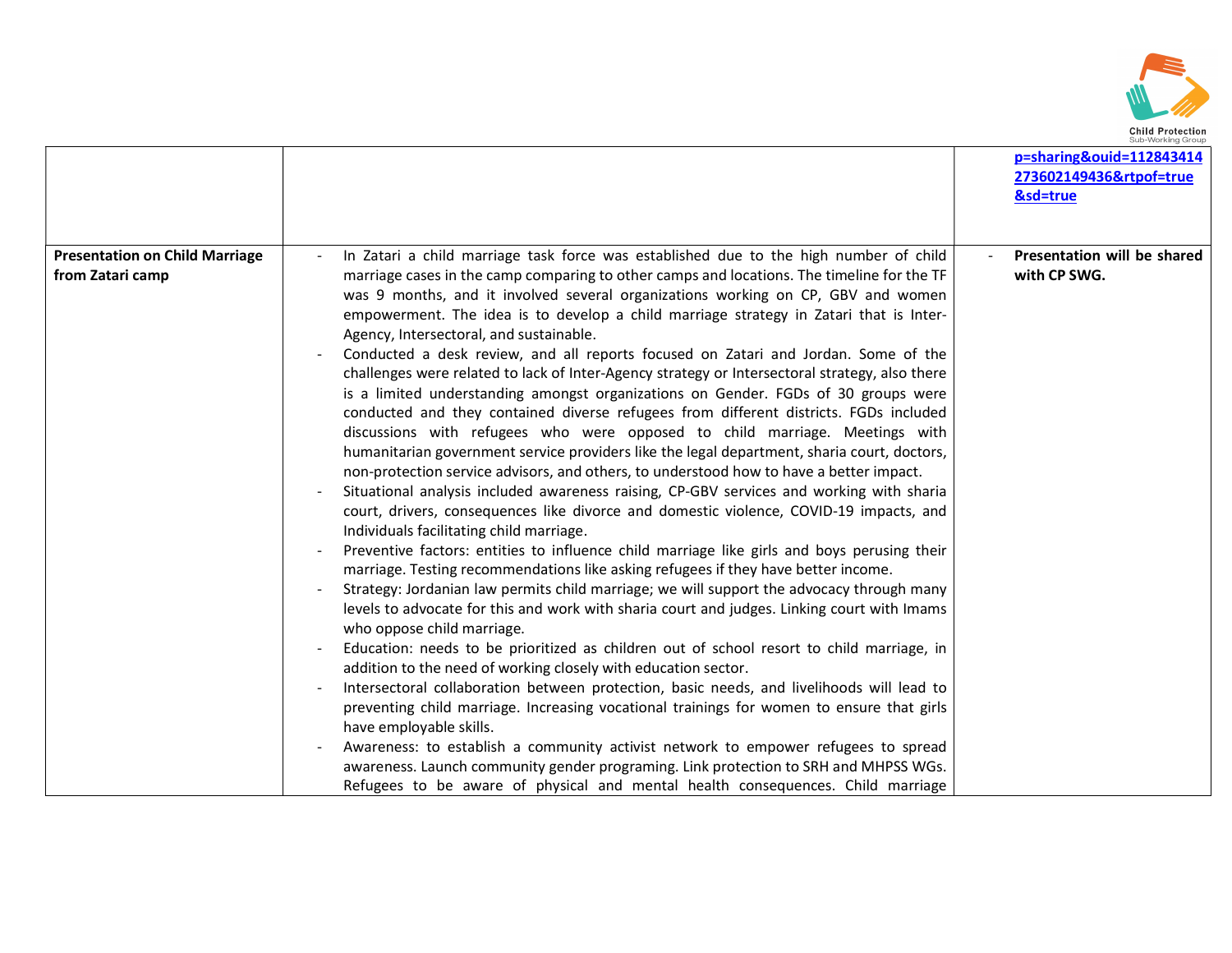

|                                  | awareness raising campaigns.                                                                    |                          |
|----------------------------------|-------------------------------------------------------------------------------------------------|--------------------------|
|                                  | <b>Questions and comments:</b>                                                                  |                          |
|                                  | Q: Why did Syrians say that if they were in Syria child marriage cases would be less?           |                          |
|                                  | A: in Syria, they had bigger opportunities in terms of freedom of movement and finding          |                          |
|                                  | jobs.                                                                                           |                          |
|                                  | Q: what is the expected timeline for the development of the strategy and its<br>implementation? |                          |
|                                  | A: by tomorrow it will be finalized and discussed with CP - GBV subnational WGs and NCFA        |                          |
|                                  | who will be onboard.                                                                            |                          |
|                                  | National committee for early marriages is available.                                            |                          |
|                                  | Judges delay the documentation of child marriage while talking to parents.                      |                          |
|                                  | Update IBV SOPs and CoC as IBVs are not allowed to have child marriage during their             |                          |
|                                  | contracts.                                                                                      |                          |
| Initiation of the 2022 work plan | Work Plan for 2022 was presented. Will start having monthly themes again to achieve             | Will share the Work Plan |
|                                  | results and solve issues.                                                                       | with members.            |
|                                  | The theme for next month will be child marriage, where there will be different experiences      |                          |
|                                  | sharing.                                                                                        |                          |
|                                  | For Q1: updating TORs, gap analysis, referral pathways and other topics like protection         |                          |
|                                  | strategies.                                                                                     |                          |
|                                  | Many projects can be added to show CP services and projects that are done on cyber              |                          |
|                                  | bullying and education.                                                                         |                          |
|                                  | Align more to national priorities.                                                              |                          |
| <b>Update from members</b>       | Caritas Jordan: PSS activities for Syrian refugees, informal education programs, PSS            |                          |
|                                  | activities in child friendly centers, art, music and drama for children, cash for students in   |                          |
|                                  | public schools in Mafraq and Irbid and PSS trainings to promote social skills.                  |                          |
|                                  | <b>IMC:</b> will have a campaign in May on wellbeing and child bullying, in Amman, Zarqa and    |                          |
|                                  | other locations.                                                                                |                          |
|                                  | War Child: participated in adding information on the referral pathways, project funded by       |                          |
|                                  | OCHA got an extension until October, child protection services focusing on case                 |                          |
|                                  | management. CPIMS, joined the task force and received the recommendations to receive            |                          |
|                                  | trainings from JRF and MoSD. Committee to work on child labor international day in June.        |                          |
|                                  | Medair: will start 2 new cycles for case management and cash assistance. Will share the         |                          |
|                                  | referral email in case any organization needs the support.                                      |                          |